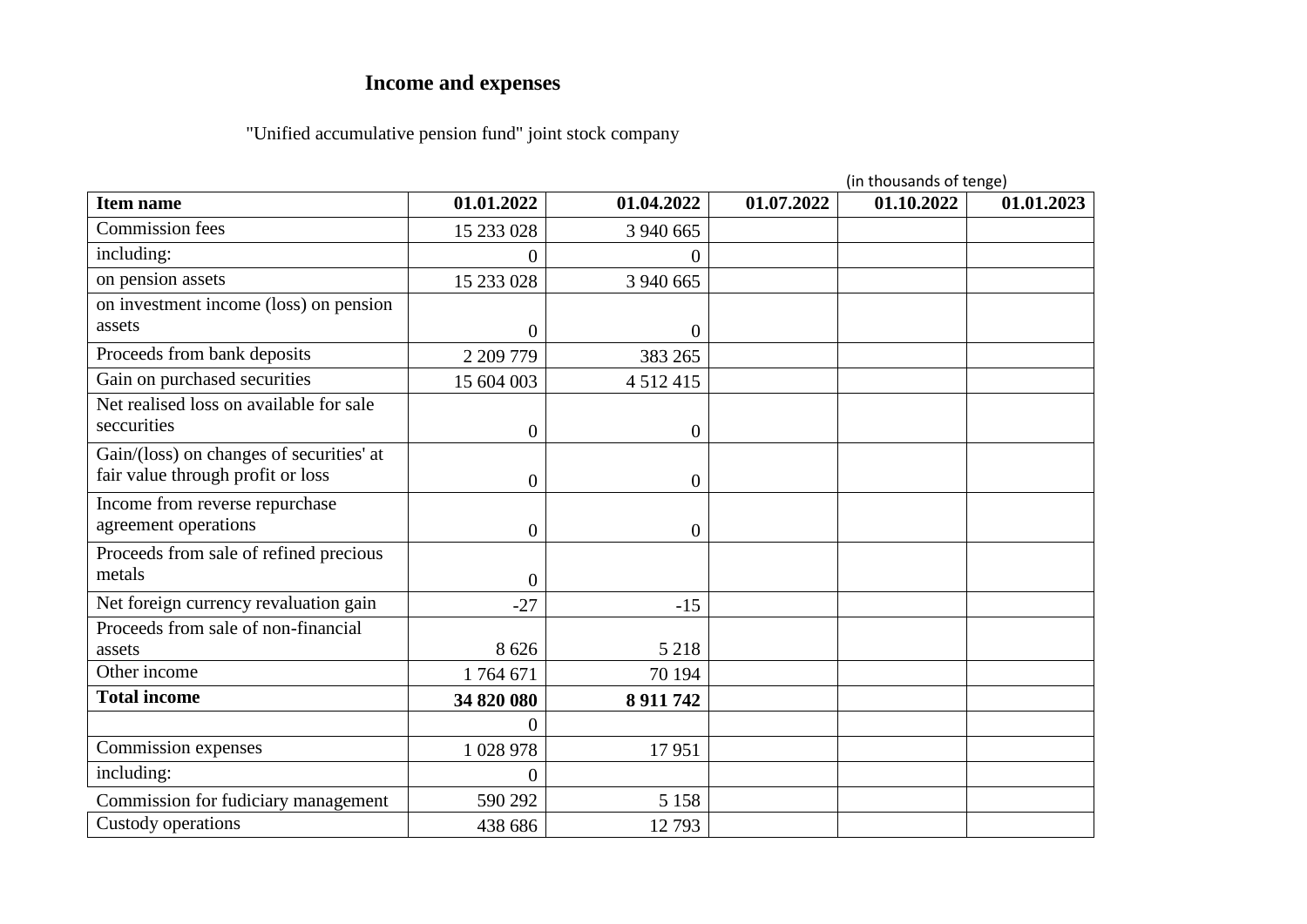| Expenses in the form of rewards on          |                  |                  |  |  |
|---------------------------------------------|------------------|------------------|--|--|
| purchased securities                        | 35 636           | 3 9 3 2          |  |  |
| Expenses on repurchase agreement            |                  |                  |  |  |
| operations                                  | $\boldsymbol{0}$ |                  |  |  |
| Rewards on received loans and interest      |                  |                  |  |  |
| expenses on lease liabilities               | 27 694           | 7 5 4 0          |  |  |
| General administrative expenses             | 12 992 576       | 3 228 434        |  |  |
| including:                                  | $\boldsymbol{0}$ |                  |  |  |
| payroll related expenses and travel         |                  |                  |  |  |
| expenses                                    | 7 236 377        | 1 905 095        |  |  |
| amortization and depreciation               | 1 521 547        | 355 507          |  |  |
| expenses on operating lease                 | $\boldsymbol{0}$ | $\boldsymbol{0}$ |  |  |
| tax and obligatory payments to state        |                  |                  |  |  |
| budget expenses (except for income tax)     | 855 079          | 225 436          |  |  |
| other administrative expenses               | 3 379 573        | 742 396          |  |  |
| Expenses on sale of non-financial assets    |                  |                  |  |  |
| and transfer of assets                      | 1 5 4 0          | 133              |  |  |
| Other expenses                              | 20 668           | 665              |  |  |
| <b>Total expenses</b>                       | 14 107 092       | 3 258 655        |  |  |
|                                             | 0                |                  |  |  |
| Profit (loss) before provisions             | 20712988         | 5 653 087        |  |  |
| Provisions for possible losses on           |                  |                  |  |  |
| operations                                  | $-3836413$       | $-1120$          |  |  |
| Profit from capital of other legal entities | $\Omega$         |                  |  |  |
| Profit (loss) for the period                | 24 549 401       | 5 654 207        |  |  |
|                                             | $\overline{0}$   |                  |  |  |
| Profit (loss) before tax                    | 24 549 401       | 5 654 207        |  |  |
|                                             | $\overline{0}$   |                  |  |  |
| Income tax paid                             | 1 127 370        | 231 058          |  |  |
|                                             | $\theta$         |                  |  |  |
| Net profit (loss) after tax                 | 23 422 031       | 5 423 149        |  |  |